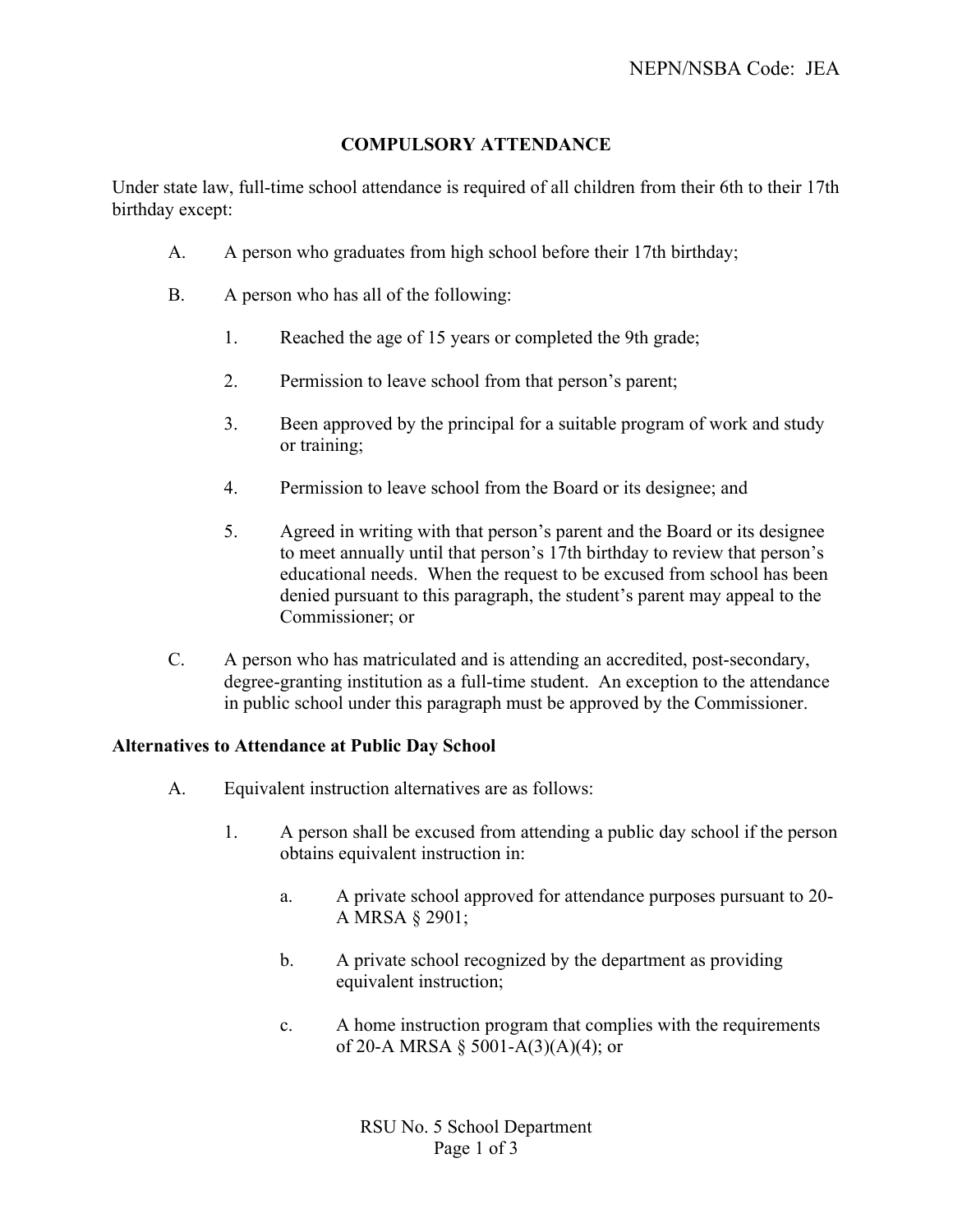- d. Any other manner arranged for by the Board and approved by the Commissioner.
- B. A person may be excused from attendance at a public day school pursuant to 20-A MRSA  $\S$  5104-A (other public or private alternative programs) or  $\S$  8605 (student attendance in adult education courses).

### **Credit for Attendance at a Private School**

A student shall be credited with attendance at a private school only if a certificate showing the name, residence and attendance of the person at the school, signed by the person or persons in charge of the school, has been filed with the school officials of the administrative unit in which the student resides.

#### **Discontinuation of Home Instruction**

If the home instruction program is discontinued, students of compulsory school age must be enrolled in a public school or an equivalent instruction alternative as provided for by law. The receiving school shall determine the placement of the student. At the secondary level, the principal of the receiving school shall determine the value of the prior educational experience toward meeting the standards of Maine's system of Learning Results.

### **Excusable Absence**

A person's absence is excused when the absence is for the following reasons:

- A. Personal illness;
- B. An appointment with a health professional that must be made during the regular school day;
- C. Observance of a recognized religious holiday when the observance is required during the regular school day;
- D. A family emergency;
- E. A planned absence for a personal or educational purpose that has been approved;
- F. Education disruption resulting from homelessness, unplanned psychiatric hospitalization, unplanned hospitalization for a medical emergency, foster care placement, youth development placement or some other out-of-district placement that is not otherwise authorized by either any individual education plan or a

RSU No. 5 School Department Page 2 of 3